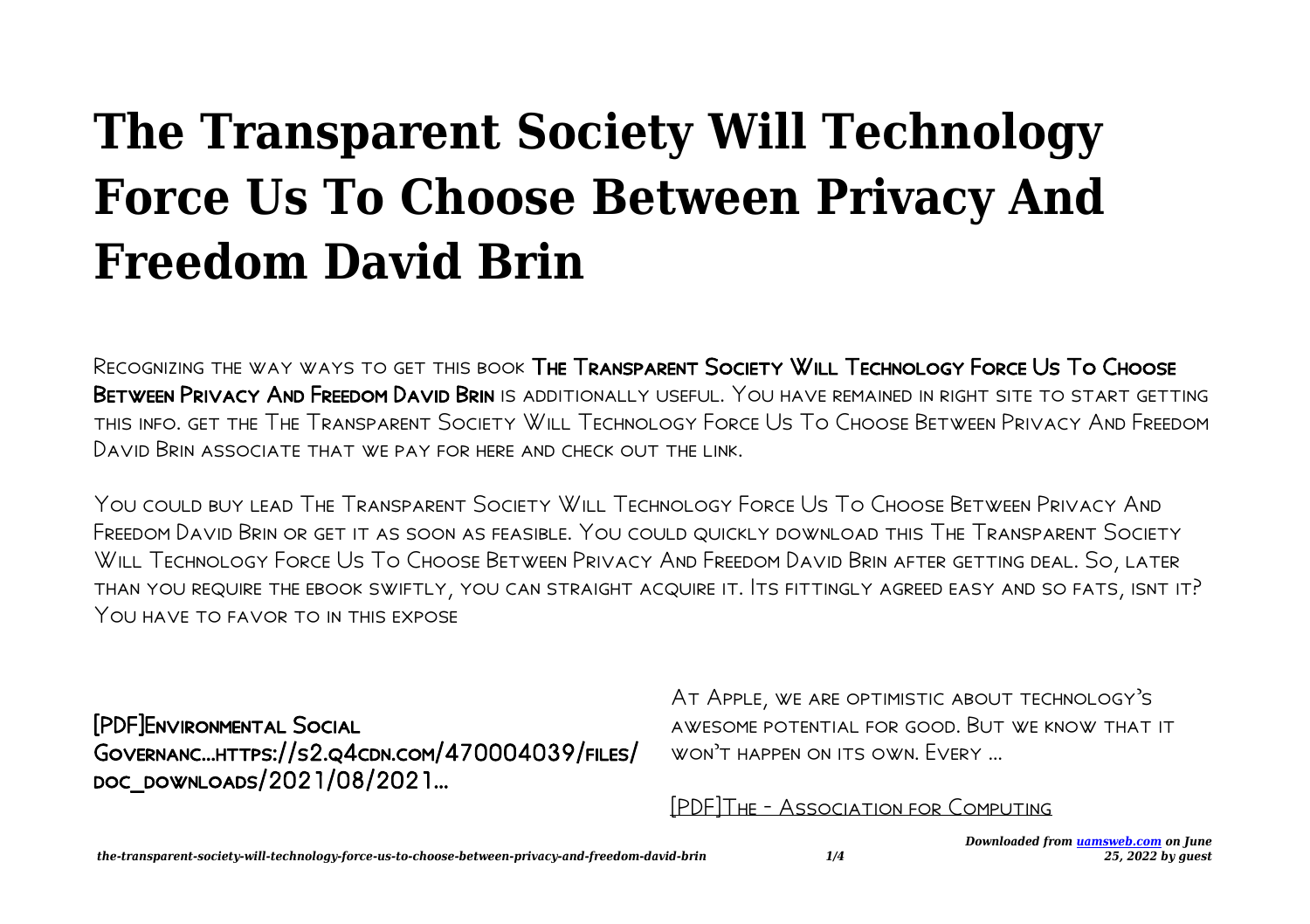M…https://www.acm.org/binaries/content/assets/ab out/acm-code-of...

of defense against the misuse of technology. Our collective understanding of computing systems puts us in a position to protect sensitive information and ensure that systems integrate in ways that are appropriate, safe, and reliable. Society …

[PDF]2020 ANNUAL REPORT Passio…https://r.lvmh-static.com/uploads/2021/03 /lvmh\_rapport-annuel-2020...

4 • 5 THE LVMH GROUP 06 Chairman's message 12 Interview with the Group Managing Director 14 GOVERNANCE AND

#### [PDF]Smart City - What is a smart city?https://www.wien.gv.at/stadtentwicklung/stu dien/pdf/b008403j.pdf

Society Increasing people's quality of life requires more than technical innovations. Also and above all it is the social dimension that needs to be taken into account. Civil society …

#### [PDF]WTO IN BRIEFhttps://www.wto.org/english/thewto\_e/whati s\_e/inbrief\_e/inbr\_e.pdf

US\$ 1 trillion per year. The expansion of the INFORMATION TECHNOLOGY AGREEMENT - CONCLUDED AT THE 10th Ministerial Conference in Nairobi in 2015 – eliminated tariffs on an additional 200 IT products valued at over US…

#### [PDF]Report: Conserving and Restoring

A…https://www.doi.gov/sites/doi.gov/files/report-c onserving-and...

The central recommendation of this report, which we submit to the National Climate Task Force, is that the pursuit of a decade …

# [PDF]PEOPLE - Samsung Electro…https://images.samsung.com/is/content/sams ung/p5/uk/aboutsamsung/...

and potential—and that each one is a driving force moving the world. Therefore, Samsung made human resource management one of its three key manage-ment initiatives under its "Vision 2020: Inspiration for a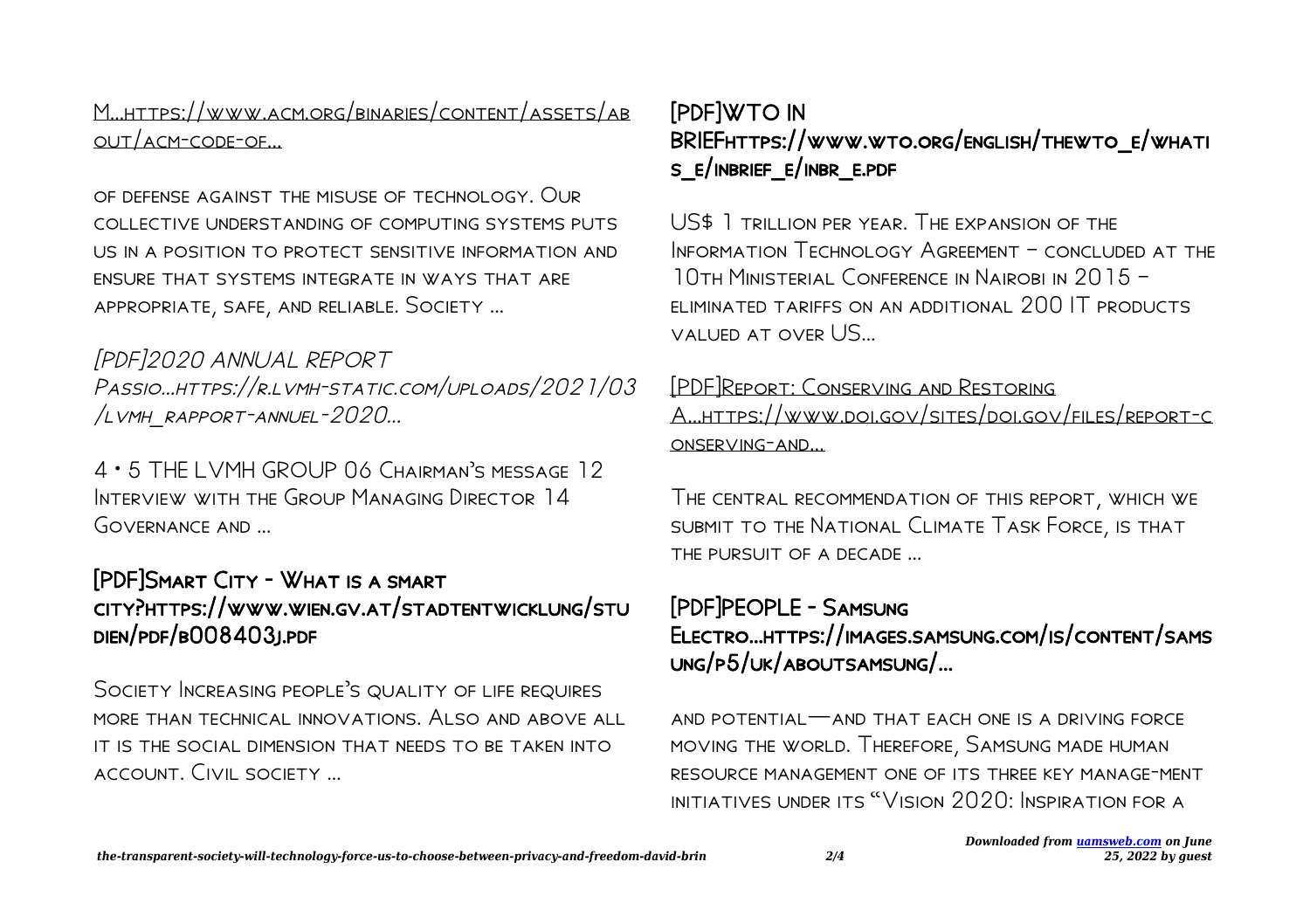future society…

## [PDF]Growing Success: Assessment, Eval…www.edu.gov.on.ca/eng/policyfunding/growSu ccess.pdf

The policy outlined in this document is designed to move us closer to fairness, transparency, and equity, as well as consistent …

#### [PDF]U.S. Political Parties &

Organi…https://www.aascu.org/programs/ADP/Voti ngResources/Political...

disapprove of those choices. No individual, group, or government may initiate force against any other individual, group, or government." Economic Liberty "Libertarians want all members of society …

#### [PDF]Pioneering Regenerative

Sup…https://www.brambles.com/Content/cms/FY21- Results/Documents/...

US\$901.1m Cash Flow from Operations – Up US\$146.3m. US\$5,209.8m Sales Revenue – Up 7% at constant currency. 20.5 US cents per share Total

Dividends – Final dividend of 10.5 US …

# [PDF]Measuring Police Effectiveness - U…ggcpp.nuff.ox.ac.uk/wpcontent/uploads/2017/02/Police...

HOW RESOURCES ARE ALLOCATED DIFFERS BETWEEN jurisdictions (e.g. US forces allocate resources based on the number of calls for service, whereas in the UK it is based on the funding regime), making comparisons difficult (Loveday 2000; DenHeyer 2014). As a result of the changing environment, forces need to evidence transparent …

## [PDF]New Turkish Commercial Cod…https://www.pwc.com.tr/en/publications/ttk-a ssets/pages/ttk-a...

use of information technology tools. The goals of the New Law are to establish and sustain a system of commerce, industry and service supply at a consistently high level; to provide justice; to protect society …

# [PDF]Racial Equity Initiative:

Strengt…https://query.prod.cms.rt.microsoft.com/cm